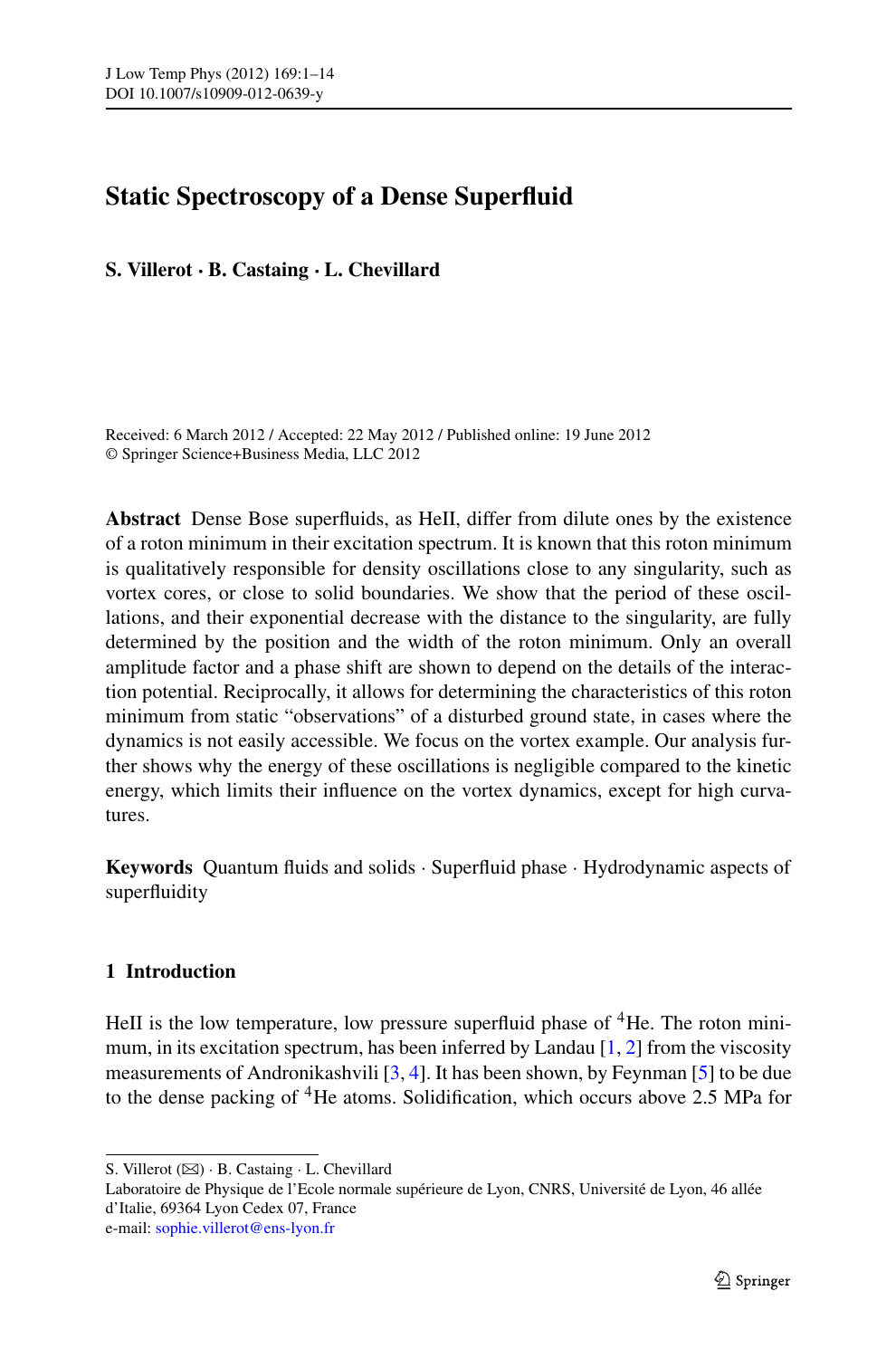low temperature <sup>4</sup>He, can be seen as a condensation of rotons, due to their interactions.

The low value of the excitation energy at the roton minimum also suggests that the superfluid has a strong susceptibility for spatial perturbations of wave number  $k<sub>o</sub>$ , the position of the roton minimum. Localized perturbations will then produce oscillations in the superfluid density in their neighborhood [\[6](#page-12-5)[–8](#page-12-6)]. This has been known for long. For instance, using an ansatz for the superfluid order parameter, based on the only neighborhood of the roton minimum, T. Regge [\[9](#page-12-7)] could show the existence of these oscillations close to the free surface of superfluid <sup>4</sup>He. He could obtain the surface tension within 30 % of the experimental value. More recent theoretical works  $[6, 8]$  $[6, 8]$  $[6, 8]$  $[6, 8]$  $[6, 8]$ obtain such oscillations in the order parameter close to other singularities, as vortex cores. However, the sensitivity of these oscillations to details of the real problem at hand is not clear.

Up to now, because of the smallness of the scales involved in this phenomenon (e.g. of the order of the Angstrom in  ${}^{4}$ He), any experimental investigations remain a great challenge. For instance, one could think of neutron diffraction by a vortex lattice, created in a <sup>4</sup>He film by a rapid rotation. However, rotation frequencies as large as  $10^5$  rd/s would result in a distance between vortices of order 1  $\mu$ m, which ask for resolving orders up to  $10<sup>3</sup>$  in the reciprocal lattice.

So then, two approaches can be followed. First "numerical experiments" through *ab initio* calculations [\[10](#page-12-8)] allow to compare the ground state and the one vortex state for a limited number of atoms. Secondly, Gross-Pitaevskii equations are often proposed for modeling the dynamics, and space dependence of the order parameter. The interaction term in these equations is chosen so as to fit the dispersion curve of elementary excitations. But a large class of such interaction terms can fit the same dispersion curve. What is the influence of their differences? What is the influence of details of the dispersion curve such as the phonon (long wavelength), maxons (maximum of the dispersion curve) or very short wavelength regions? Up to what precision do we have to fit the roton minimum (simple parabola, skewness)? At the end, it is known that, for strongly interacting superfluids as  ${}^{4}$ He, density could not be simply proportional to the squared order parameter, as in dilute systems.

Determining the parameters which control the extension and amplitude of these oscillations, and discussing their implications are the goals of this paper. We shall focus on density oscillations far from the singularity, where they are small and amenable to a linear equation. We shall compare our approximation both with "exact" resolution of various Gross-Pitaevskii models, and with the results of *ab initio* calculations.

The existence of density oscillations close to a vortex core is expected to have tremendous importance in the study of quantum turbulence in which a central role is played by vortex reconnections  $[11, 12]$  $[11, 12]$  $[11, 12]$  $[11, 12]$  and thus it is useful to quantify how these oscillations depend on the shape of the roton minimum. In particular, this study could be necessary to the design of numerical investigations of vortex reconnections, as it was done formerly without taking into account the roton gap [[13\]](#page-12-11). It is why we shall focus on the vortex problem.

This paper is organized as follows. First and foremost, in Sect. [2](#page-2-0), the universal influence of the roton minimum close to a localized perturbation is shown on a simple example, the Pomeau-Rica version [[7\]](#page-12-12) of the Gross-Pitaevskii equation [\[14](#page-12-13)]. In the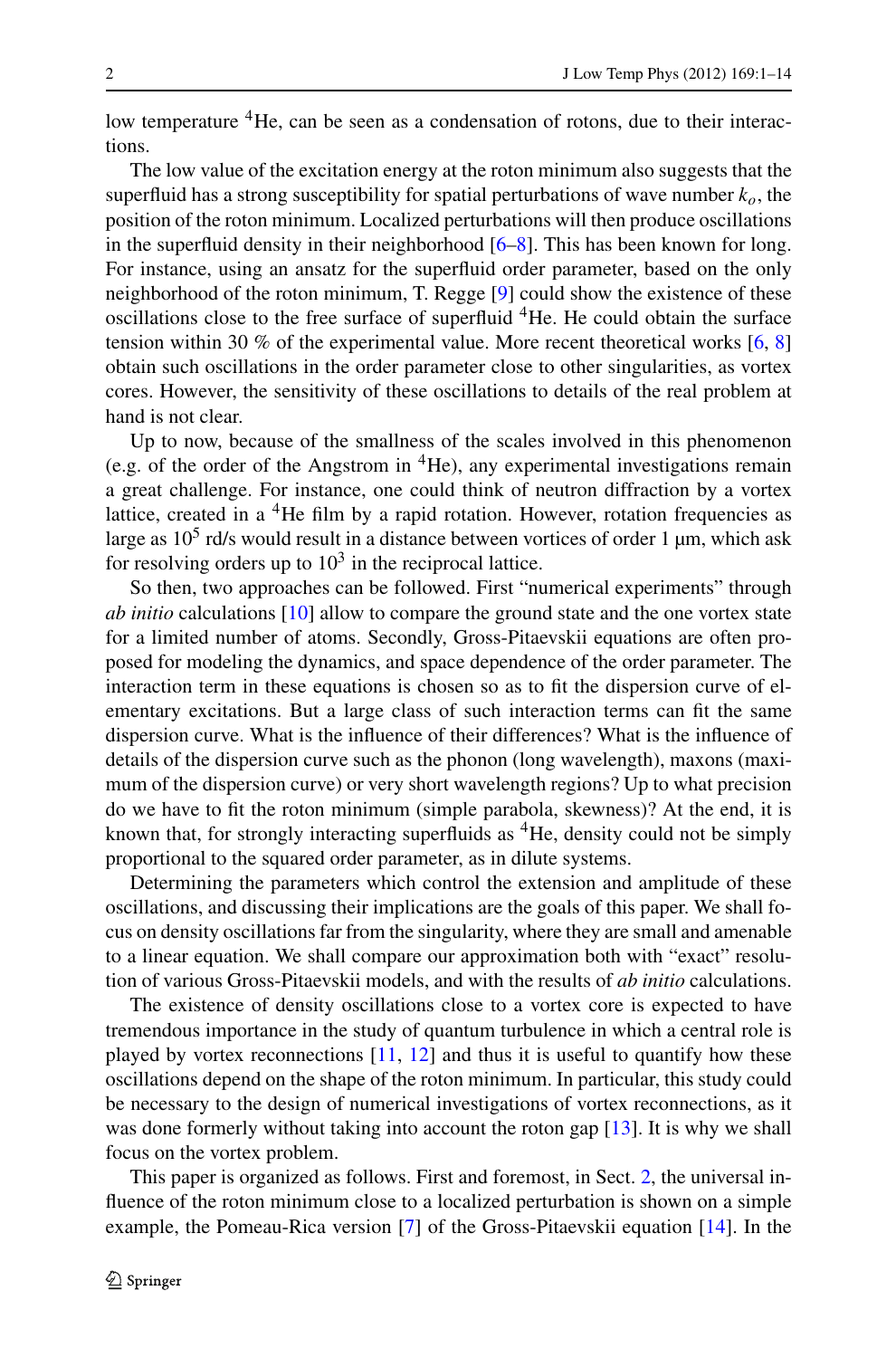<span id="page-2-0"></span>following Sect. [3](#page-3-0), we extend this linear approximation to density oscillations in real superfluids. The order parameter oscillations around a vortex core are then compared, Sect. [4,](#page-5-0) in the Pomeau-Rica model, to our linear approximation. Then, in Sect. [5,](#page-7-0) we apply the same comparison to a more elaborated Gross-Pitaevskii model [\[8](#page-12-6)], aiming at better reproducing the full dispersion curve than in the Pomeau-Rica version. Our last comparison, Sect. [6](#page-8-0), concerns the density profile around a vortex obtained *via ab initio* variational calculations [\[10](#page-12-8)]. The last Sect. [7](#page-10-0), is devoted to energy considerations. We finally conclude on the implications for real systems.

#### **2 Linear Treatment of the Non-local Gross-Pitaevskii Equation**

The Pomeau-Rica [\[7](#page-12-12)] version of the Gross-Pitaevskii [[14\]](#page-12-13) equation reads:

$$
i\hbar\partial_t\psi(\mathbf{r},t) = -\frac{\hbar^2}{2m}\Delta\psi(\mathbf{r},t) - \mu\psi(\mathbf{r},t) + U_o\psi(\mathbf{r},t)\int d^3\mathbf{r}'\,\theta(|\mathbf{r}-\mathbf{r}'|/a)|\psi(\mathbf{r}',t)|^2
$$
\n(1)

where  $U_o \theta(|\mathbf{r} - \mathbf{r}'|/a)$  represents the interaction potential between two atoms located at **r** and **r**<sup>'</sup>, *a* is the range of the potential. The interaction  $\theta$ (**x**) is 1 if  $|\mathbf{x}| < 1$ , 0 for  $|\mathbf{x}| > 1$  and  $\mu$  is the chemical potential, fixing the equilibrium density  $n = |\psi(\mathbf{r}, t)|^2$ .

Using the transformation  $\mathbf{r} \to a\mathbf{r}$ ,  $\psi \to \sqrt{n}\psi$ ,  $t \to (2ma^2/\hbar)t$ , Eq. ([1\)](#page-2-1) can be written in the following non-dimensional form:

$$
i\partial_t \psi(\mathbf{r},t) = -\Delta \psi(\mathbf{r},t) - 4\pi \Lambda \psi(\mathbf{r},t)/3 + \Lambda \psi(\mathbf{r},t) \int d^3 \mathbf{r}' \theta(|\mathbf{r} - \mathbf{r}'|) |\psi(\mathbf{r}',t)|^2
$$
\n(2)

where

<span id="page-2-3"></span><span id="page-2-2"></span><span id="page-2-1"></span>
$$
\Lambda = \frac{2ma^2U_0na^3}{\hbar^2} \tag{3}
$$

remains the only parameter. Any static perturbation will appear as an additional term  $V(\mathbf{r}) = \psi(\mathbf{r}) V(\mathbf{r})$  in the right hand side of ([2\)](#page-2-2). Far from the perturbation, the solution of Eq. ([2\)](#page-2-2) can be written to linear order as  $\psi = 1 + \delta \psi$ , with  $\delta \psi$  and its complex conjugate *δψ*<sup>∗</sup> verifying the linear system

$$
i\partial_t \delta \psi(\mathbf{r}, t) + \Delta \delta \psi(\mathbf{r}, t)
$$
  
-  $\Lambda \int d^3 \mathbf{r}' \theta(|\mathbf{r} - \mathbf{r}'|) (\delta \psi(\mathbf{r}', t) + \delta \psi^*(\mathbf{r}', t)) = V(\mathbf{r}),$  (4)

$$
-i\partial_t \delta \psi^*(\mathbf{r},t) + \Delta \delta \psi^*(\mathbf{r},t)
$$

$$
- \Lambda \int d^3 \mathbf{r}' \theta(|\mathbf{r} - \mathbf{r}'|) (\delta \psi(\mathbf{r}',t) + \delta \psi^*(\mathbf{r}',t)) = V(\mathbf{r}).
$$
 (5)

By Fourier transforming, we get:

$$
(\omega - k^2 - \Lambda \tilde{\theta}(k)) \delta \tilde{\psi}(\mathbf{k}, \omega) - \Lambda \tilde{\theta}(k) \delta \tilde{\psi}^*(\mathbf{k}, \omega) = \tilde{V}(\mathbf{k}),
$$
  
\n
$$
(\omega + k^2 + \Lambda \tilde{\theta}(k)) \delta \tilde{\psi}^*(\mathbf{k}, \omega) + \Lambda \tilde{\theta}(k) \delta \tilde{\psi}(\mathbf{k}, \omega) = -\tilde{V}(\mathbf{k})
$$
\n(6)

 $\circledcirc$  Springer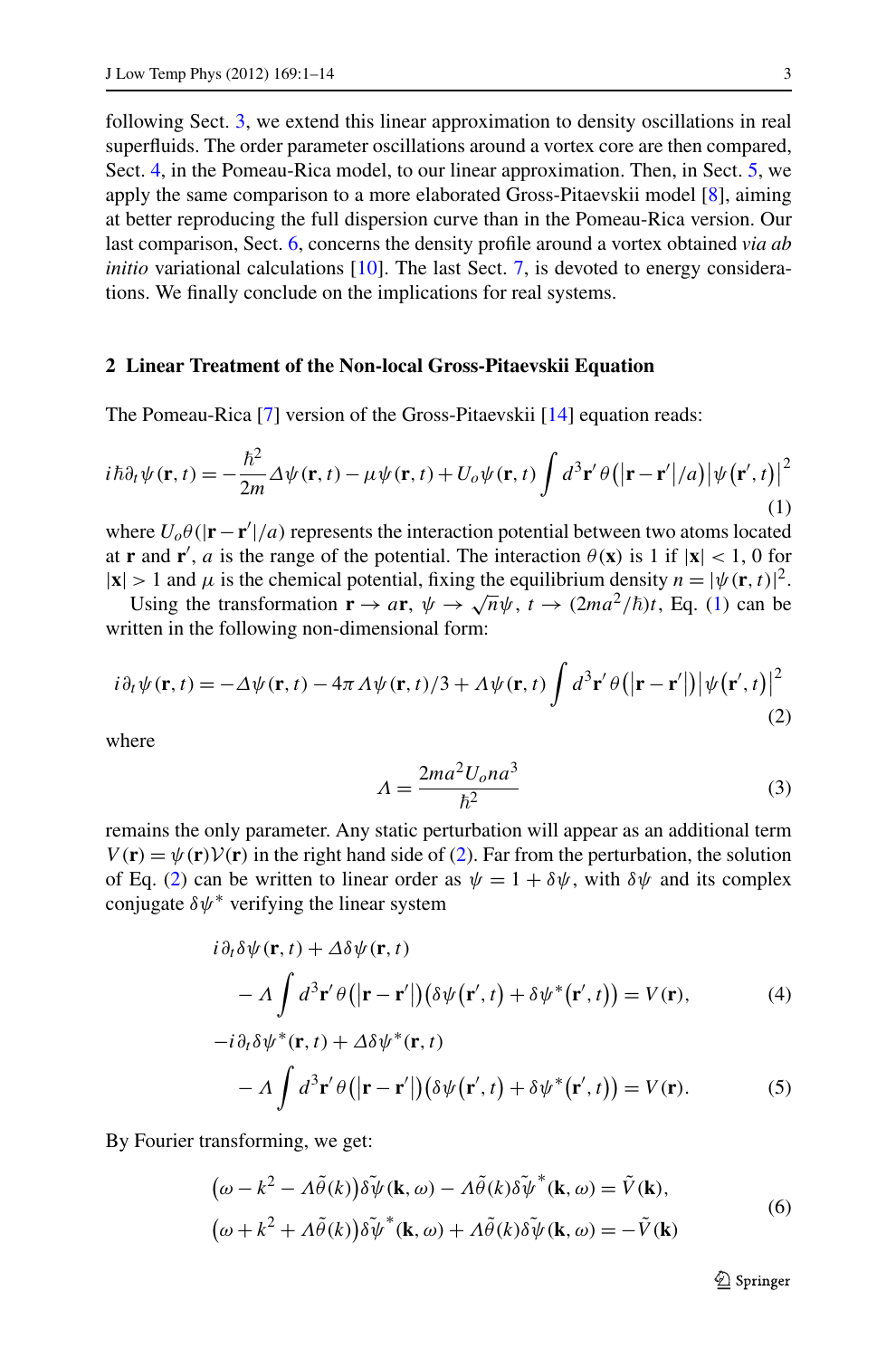where  $\tilde{\theta}(k)$  is the Fourier transform of the normalized interaction potential  $\theta$ :

<span id="page-3-1"></span>
$$
\tilde{\theta}(k) = \frac{4\pi}{k^3} \left( \sin(k) - k \cos(k) \right). \tag{7}
$$

Eliminating  $\delta \psi^*$  from the former system (Eq. [\(6](#page-2-3))) gives:

$$
(\omega^2 - \omega(k)^2)\tilde{\delta}\tilde{\psi}(\mathbf{k}, \omega) = (\omega + k^2)\tilde{V}(\mathbf{k})
$$
\n(8)

where  $\omega(k)$  is the dispersion relation of the linear excitations, namely

<span id="page-3-2"></span>
$$
\omega(k)^2 = k^2(k^2 + 2A\tilde{\theta}(k)).
$$
\n(9)

The frequency  $\omega = \omega(k)$  allows a non zero  $\delta \psi(\mathbf{k}, \omega)$  without any perturbation  $(\tilde{V}(\mathbf{k}) = 0)$ . The static ( $\omega = 0$ ) solution of ([8\)](#page-3-1) is:

<span id="page-3-3"></span>
$$
\delta \tilde{\psi}(\mathbf{k}) = -\frac{k^2 \tilde{V}(\mathbf{k})}{\omega(k)^2}.
$$
 (10)

In this model,  $\delta \psi(\mathbf{k})$  represents half the Fourier transform of the relative density deformation:

<span id="page-3-4"></span>
$$
\frac{\tilde{\delta\rho}}{\rho_o}(\mathbf{k}) = -\frac{2k^2 \tilde{V}(\mathbf{k})}{\omega(k)^2}.
$$
\n(11)

Finally, the form of the deformation  $\delta \rho(\mathbf{r})/\rho_o$  in the physical space is given by the inverse Fourier transform

$$
\frac{\delta \rho}{\rho_o}(\mathbf{r}) = \frac{1}{(2\pi)^3} \int \frac{\tilde{\delta \rho}}{\rho_o}(\mathbf{k}) e^{i\mathbf{k} \cdot \mathbf{r}} d\mathbf{k}.
$$
 (12)

<span id="page-3-0"></span>In the case of interest for us,  $\omega(k)^2$  has a deep minimum (the roton minimum) at  $k = k<sub>o</sub>$  that will clearly dominate the right hand side (RHS) of Eq. [\(10](#page-3-2)). Let us write in its neighborhood  $\omega(k)^2 = \Omega^2 + c^2(k - k_o)^2$ , where  $\hbar\Omega$  is the energy roton gap and  $m_* = \hbar \Omega / c^2$  the "roton mass".

### **3 Extension to Real Systems. Linear Vortex**

Equation [\(11](#page-3-3)) is central in our paper. Let us present here our arguments for extending it to any real superfluid, as <sup>4</sup>He. We are interested in the deformation  $\delta \rho(\mathbf{r})$  far from the perturbation. As  $\delta \rho / \rho_o$  is small, it should obey a linear equation:

$$
\mathcal{L}\left(\frac{\delta\rho}{\rho_o}\right) = V(\mathbf{r}, t). \tag{13}
$$

Due to space and time translational invariance, the Fourier transform of this equation is local:

$$
\tilde{F}(\omega, \mathbf{k}) (\omega^2 - \omega(\mathbf{k})^2) \frac{\tilde{\delta \rho}}{\rho_o}(\omega, \mathbf{k}) = \tilde{V}(\omega, \mathbf{k}).
$$
\n(14)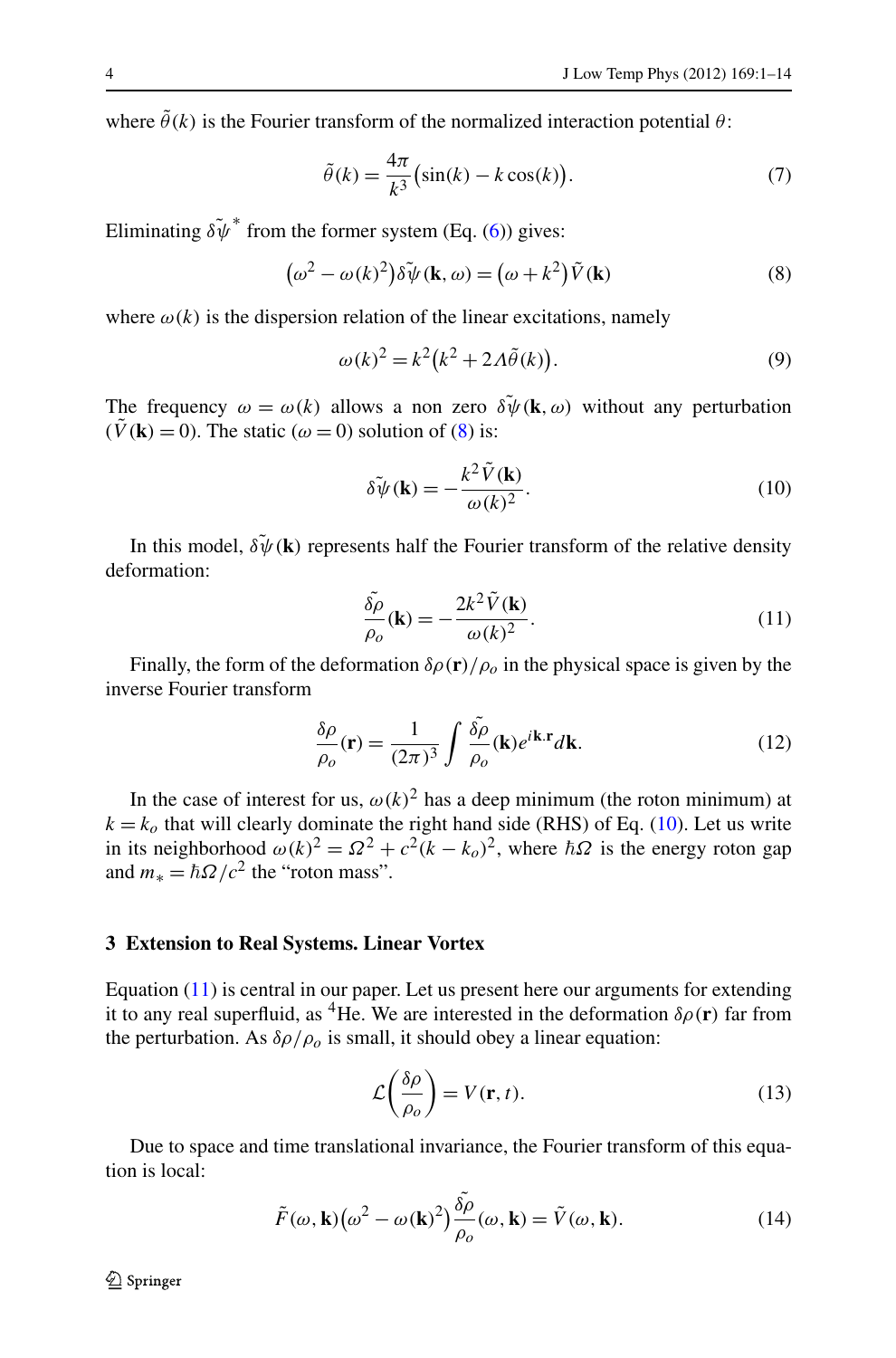The shape we gave to this equation simply expresses that deformations can propagate in the superfluid, in the absence of any perturbation, if  $\omega = \pm \omega(\mathbf{k})$ . Our point is that  $\tilde{F}$  is smooth in the neighborhood of  $k = k_o$ , as well as  $\tilde{V}$ , if the perturbation is localized. For a static perturbation, we can then write, in the general case:

<span id="page-4-2"></span><span id="page-4-0"></span>
$$
\frac{\tilde{\delta \rho}}{\rho_o}(\mathbf{k}) = -\frac{\tilde{V}(\mathbf{k})/\tilde{F}(\mathbf{k})}{\omega(k)^2}.
$$
\n(15)

For a plane localized perturbation, as a free surface, or a wall, we can write  $\tilde{V}(\mathbf{k})/\tilde{F}(\mathbf{k}) = \tilde{v}(k_x)\delta(k_y)\delta(k_z)$ , where  $\delta$  is the Dirac function, and the plane is perpendicular to the *x* axis. Because the roton minimum is assumed deep, i.e.  $\Omega^2$  is assumed small, the RHS of Eq. [\(15](#page-4-0)) has a sharp maximum at  $k = k<sub>o</sub>$ . Thus, the very precise shape of the perturbation is not important as long as it is localized, i.e. the Fourier transform  $\tilde{v}(k_x)$  is smooth, and we can take it as a constant  $\tilde{v}(k_o)$ . The result:

<span id="page-4-3"></span>
$$
\frac{\tilde{\delta\rho}}{\rho_o}(\mathbf{k}) = -\frac{\tilde{v}(k_o)}{\omega(k)^2},\tag{16}
$$

is similar to the ansatz proposed by Regge [[9\]](#page-12-7).

Let us now turn to the linear vortex case.

To model the perturbation induced by a vortex line, we consider a localized perturbation that depends only on the distance  $r$  from the  $z$ -axis<sup>[1](#page-4-1)</sup> (cylindrical symmetry). In this case, we can write  $\tilde{V}(\mathbf{k})/\tilde{F}(\mathbf{k}) = \tilde{v}(k_{\perp})\delta(k_z)$ , where  $\delta$  is the Dirac function. Again, due to the sharpness of  $1/\omega(k)^2$  close to the roton minimum, the very precise shape of the perturbation is not important as long as it is localized, i.e. the Fourier transform  $\tilde{v}(k_{\perp})$  is smooth. In this spirit, we can Taylor expand the perturbation as  $\tilde{v}(k_{\perp}) \approx (\tilde{v}(k_o) + \tilde{v}'(k_o)(k_{\perp} - k_o))\delta(k_z)$ . Using Eq. ([16\)](#page-4-2), we can approximate  $\frac{\delta \rho}{\rho_o}(\mathbf{k})$ as:

<span id="page-4-4"></span>
$$
\frac{\tilde{\delta\rho}}{\rho_o}(\mathbf{k}) \approx -\frac{\tilde{v}(k_o) + \tilde{v}'(k_o)(k_\perp - k_o)}{\Omega^2 + c^2(k - k_o)^2} \delta(k_z). \tag{17}
$$

Then, using the approximative form of  $\frac{\delta \rho}{\rho_o}$  (**k**) (Eq. ([17\)](#page-4-3)) and Eq. ([12\)](#page-3-4), we get  $δρ$ (**r**) =  $δρ(r)$  with

$$
\frac{\delta \rho}{\rho_o}(r) \approx \frac{1}{2\pi} \int_0^\infty \frac{\tilde{v}(k_o) + \tilde{v}'(k_o)(k_\perp - k_o)}{\Omega^2 + c^2 (k_\perp - k_o)^2} J_0(k_\perp r) k_\perp dk_\perp,\tag{18}
$$

<span id="page-4-1"></span>where  $J_0(x) = (1/2\pi) \int_0^{2\pi} \exp(ix \cos \phi) d\phi$  is the Bessel function of the first kind. The shape of the perturbation (Eq. ([18\)](#page-4-4)) can be accurately numerically evaluated and is found oscillatory (data not shown). Given the approximative form used in Eq. ([17\)](#page-4-3), it is expected to be valid only when it is small, i.e. for *r* relatively large. In the integral, we can thus consider *k*⊥*r* as large, for the interesting *k*⊥ values. This allows to use the following asymptotic form of the Bessel function

<span id="page-4-5"></span>
$$
J_0(x) \approx \frac{2\cos(x - \pi/4)}{\sqrt{2\pi x}}.\tag{19}
$$

<sup>&</sup>lt;sup>1</sup>Doing so, we neglect the influence of the phase, which changes by  $2\pi$  when turning around the vortex.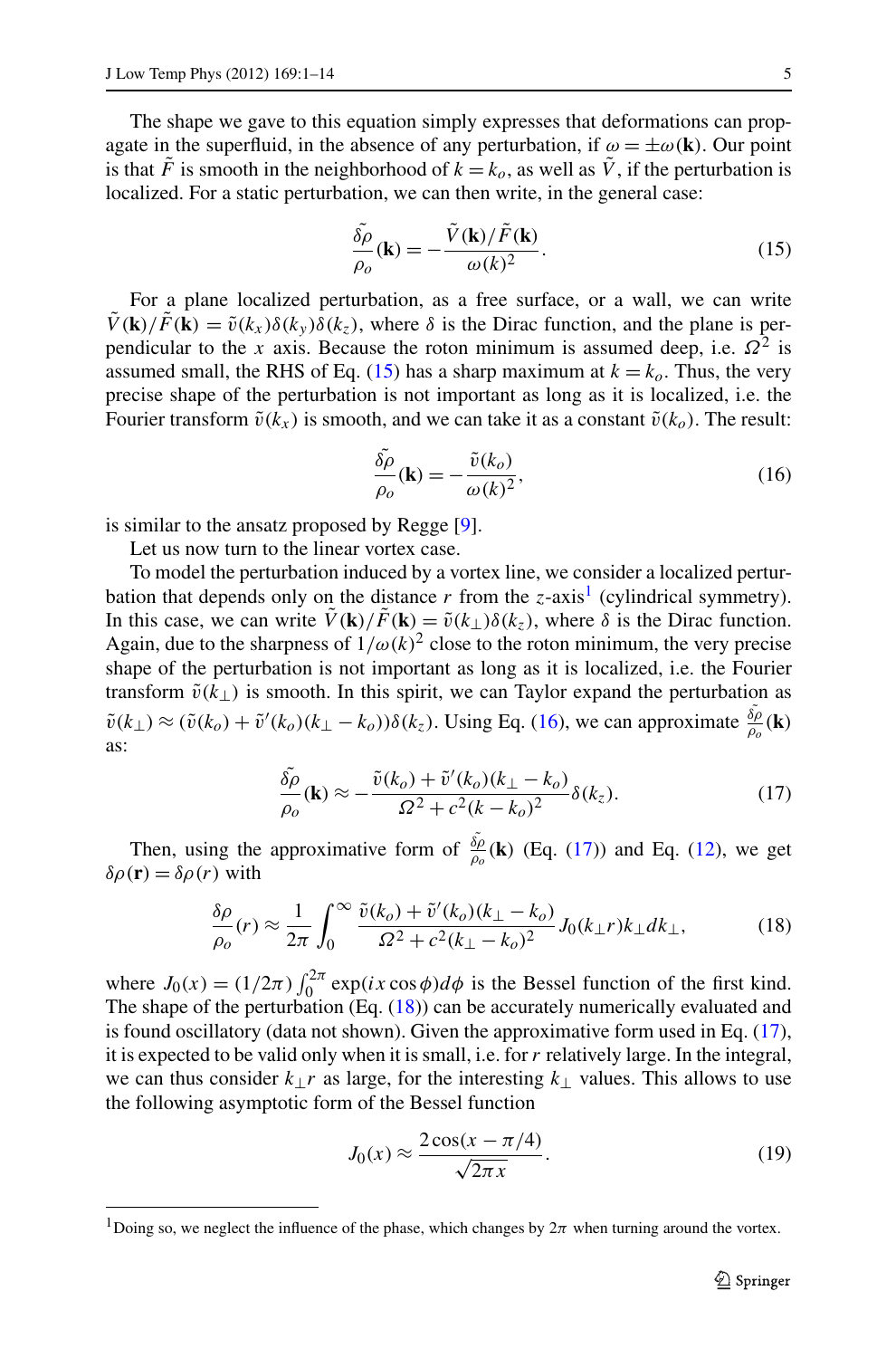Using the asymptotic form of the Bessel function (Eq.  $(19)$  $(19)$ ), the  $k_{\perp}$  integration entering in Eq.  $(18)$  $(18)$  can be performed in the complex plane, which gives:

$$
\frac{\delta \rho}{\rho_o}(r) \approx \sigma \frac{\exp(-k_1 r)}{\sqrt{k_o r}} \cos\left(k_o r - \pi/4 + \frac{k_1}{2k_o} + \phi_o\right)
$$
(20)

with  $k_1 = \Omega/c$  and:

<span id="page-5-3"></span><span id="page-5-1"></span>
$$
\sigma = \frac{\gamma}{(2\pi)^{1/2}} \frac{k_o}{c^2 k_1},
$$
  
\n
$$
\gamma^2 = \tilde{v}(k_o)^2 + k_1^2 \tilde{v}'(k_o)^2,
$$
  
\n
$$
\cos(\phi_o) = \frac{\tilde{v}(k_o)}{\gamma}
$$
\n(21)

the sign of *γ* being chosen such that  $-\frac{\pi}{2} < \phi_o < \frac{\pi}{2}$ .

Thanks to Eq. [\(20](#page-5-1)), we can see that the density profile close to the vortex behaves as an oscillatory function of wavelength  $2\pi/k_o$  that exponentially tends to zero with a characteristic length scale  $1/k_1$ . Let us emphasize that the obtained shape of the deformation  $\delta \rho(r)$  only depends of  $k_0r$ ,  $k_1/k_0$  and an additional phase-shift  $\phi_0$ . In the small *Ω* limit (i.e. deep minimum), the ratio  $k_1/k_0$  is expected to be small compared to unity. The sign and amplitude of  $\phi$  depends on the shape and variation of the perturbation  $\tilde{v}(k_{\perp})$ . If  $\tilde{v}(k_o) \sim -k_o \tilde{v}'(k_o)$  as obtained with a Gaussian function of characteristic spatial extension the atomic size  $\sim 1/k_o$ , we get a small negative phaseshift. If on the contrary,  $\tilde{v}(k_o)$  is small compared to  $k_o\tilde{v}'(k_o)$ , then  $\phi_o$  can take a significant value, which sign depends on the shape of  $\tilde{v}$  around  $k_o$ . We see that the qualitative behavior of the density profile close to a singularity is expected to be universal, i.e. independent on the precise shape of  $\tilde{v}$ , only an additional phase-shift is model dependent.

#### <span id="page-5-0"></span>**4 Numerical Solution of the Pomeau-Rica Equation**

To compare the linear prediction obtained in Eq. [\(20](#page-5-1)) with the full rectilinear vortex solution of the Gross-Pitaevskii equation (Eq. ([2\)](#page-2-2)), we perform a numerical simulation aimed at evaluating the ground-state of Eq. ([2\)](#page-2-2) under the constraint that the phase turns of  $2\pi$  along a line, as it was done in Refs. [\[6](#page-12-5), [8](#page-12-6), [14\]](#page-12-13). In this axisymmetric geometry, we are thus looking for an order parameter of the form  $\psi(\mathbf{r}, t) = f(r)e^{i\varphi}$ , where  $(r, \varphi, z)$  is the cylindrical coordinate system. The amplitude  $f(r)$  is then given as the solution of the following boundary values problem

<span id="page-5-2"></span>
$$
f''(r) + \frac{f'(r)}{r} + \left(\frac{4}{3}\pi A - \frac{1}{r^2}\right) f(r)
$$
  
=  $Af(r) \int_{r'=0}^{+\infty} \int_{\varphi=0}^{2\pi} \int_{z=-\infty}^{+\infty} \theta \left(\sqrt{r^2 + r'^2 - 2rr'\cos\varphi + z^2}\right) r' f^2(r') dr' d\varphi dz$  (22)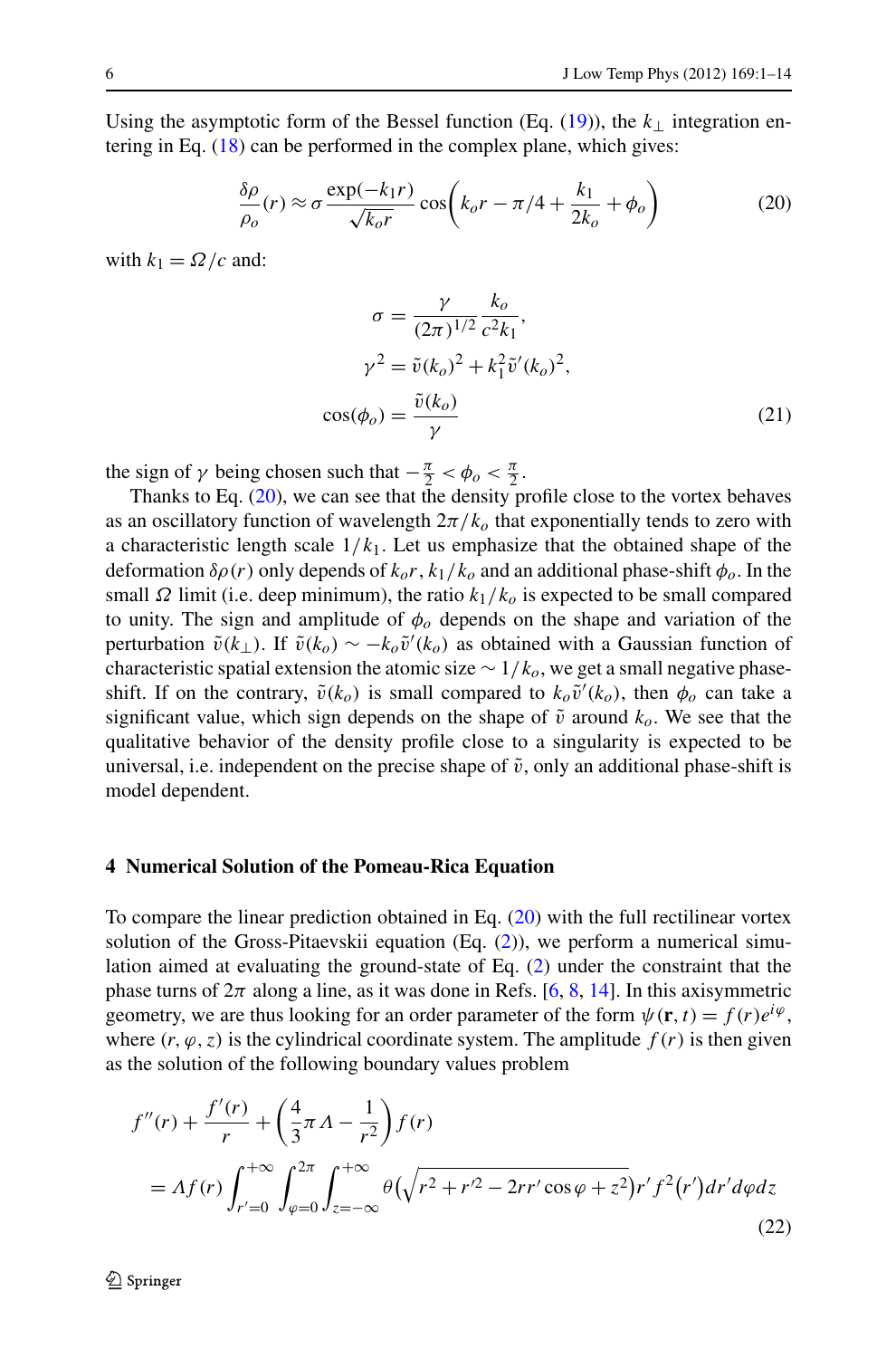<span id="page-6-1"></span>

subject to the conditions  $f(0) = 0$  and  $f(+\infty) = 1$ .

Using the non-local potential  $\theta$  of Pomeau and Rica [[7\]](#page-12-12), we can perform analytically the integration over *z* and  $\varphi$  using the Elliptic integrals of the first  $\mathcal{F}(k)$  =  $\int_0^1 \frac{dt}{\sqrt{1-k^2t^2}}$  $\frac{dt}{1-k^2t^2\sqrt{1-t^2}}$  and second  $\mathcal{E}(k) = \int_0^1$ g uie Ei $\sqrt{1-k^2t^2}$  $\sqrt{1-k^2}$  *dt* kind. We can show then that the RHS of Eq.  $(22)$  $(22)$  is given by, for  $r < 1$ 

$$
8f(r)\Lambda \int_0^{1-r} \sqrt{1 - (r - r')^2} \mathcal{E}\left(\sqrt{\frac{4rr'}{1 - (r - r')^2}}\right) r' f^2(r') dr' + 8f(r)\Lambda \int_{1-r}^{1+r} \sqrt{rr'} [2\mathcal{E}(b) - (a+1)\mathcal{F}(b)] r' f^2(r') dr'
$$

and for  $r > 1$ 

$$
8f(r)\Lambda \int_{r-1}^{r+1} \sqrt{rr'} [2\mathcal{E}(b) - (a+1)\mathcal{F}(b)]r'f^{2}(r')dr',
$$

where  $a = \frac{r^2 + r^2 - 1}{2rr'}$ ,  $b = \frac{\sqrt{2}}{2}\sqrt{1 - a}$ . To numerically solve Eq. [\(22](#page-5-2)), we use a relaxation method [[15\]](#page-13-0). The Laplacian is furthermore estimated using a joint Crank-Nicolson and Gauss-Seidel algorithms [\[15](#page-13-0)] to ensure numerical stability. Starting with the uniform amplitude  $f(r) = 1$ , the relaxation method converges towards the "equilibrium" distribution  $f(r)$  that solves Eq. ([22\)](#page-5-2).

In Fig. [1](#page-6-1), we compare this approximation with the "exact" solution of the Pomeau-Rica model, for  $\Lambda = 40$ , obtained with the above relaxation method. That is, we compare  $f(r)^2$  with:

<span id="page-6-0"></span>
$$
\rho_{lin} = 1 + \frac{\sigma}{\sqrt{k_o r}} \cos \left( k_o r - \frac{\pi}{4} - \phi \right) \exp(-k_1 r) \tag{23}
$$

*σ* and *φ* being fitted for the best agreement. The parameter  $Λ = 40$ , for which  $k_0 \approx$ 5.40, is close to the "spinodal" value  $\Lambda_s \simeq 43.43$ , for which  $\Omega = 0$ . As it can be seen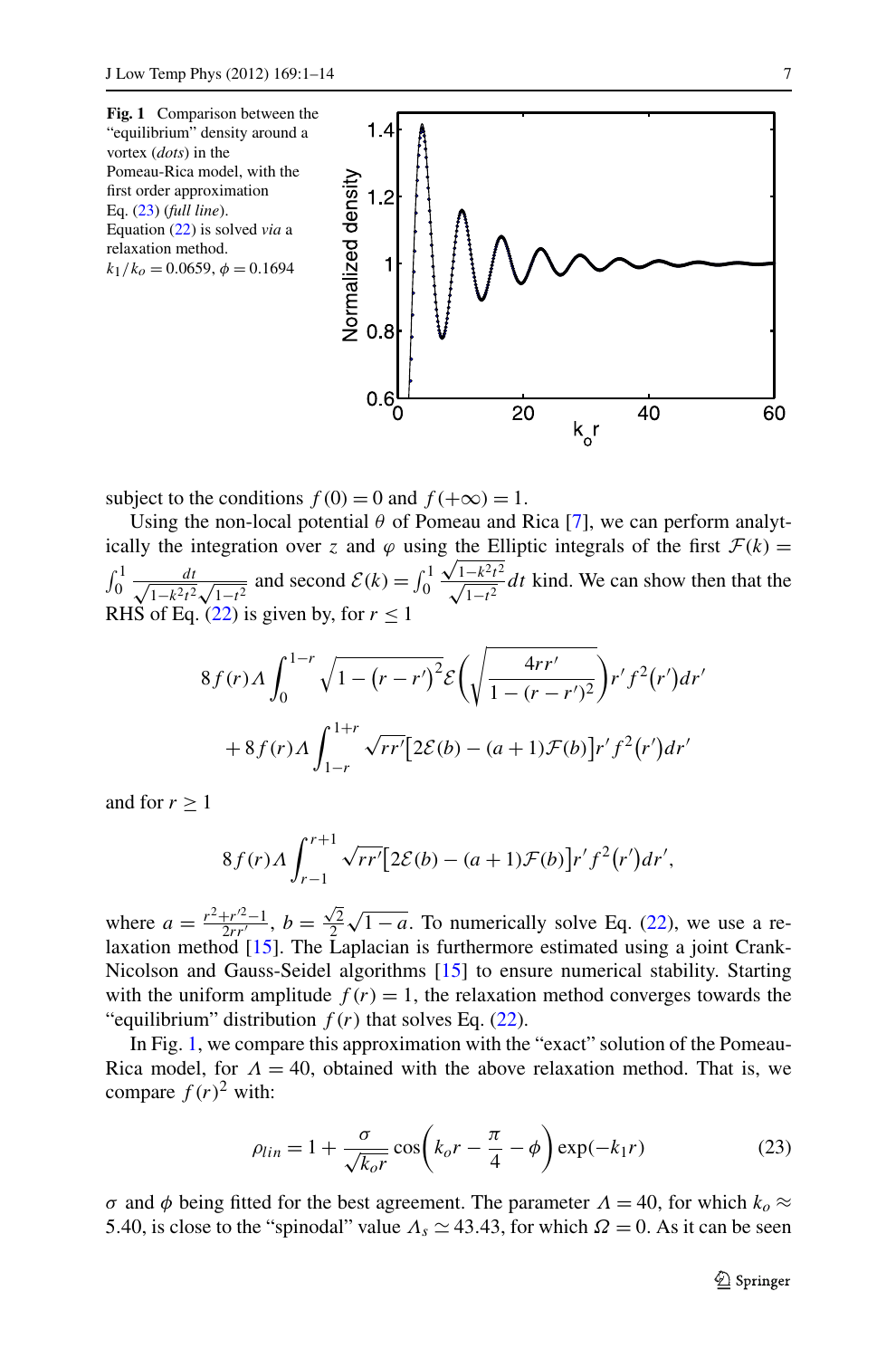<span id="page-7-0"></span>in Fig. [1](#page-6-1), the first order approximation equation [\(23](#page-6-0)) (solid line) almost perfectly fits the "equilibrium" density (dots). The value of  $k_1/k_0$  is here  $k_1/k_0 = 0.0659$ . The value obtained for  $\phi$  is  $\phi = 0.1694$ , and  $\sigma = -0.9917$ .

#### **5 Melting Pressure Helium**

In order to be closer to real superfluids, and to estimate to what extent the above ideas can apply to experimental systems, we consider now a more elaborate model. It has been used in a series of papers by Berloff and Roberts [\[8](#page-12-6)], to which we refer for details. Apart from a larger number of parameters in tayloring the two-body interaction potential, it differs from the Gross-Pitaevskii approach by taking into account three-body interactions. Altogether, it allows to adapt the dispersion relation, both qualitatively and quantitatively, to that of the real superfluid of interest.

In this model, the Schrödinger equation [\(1](#page-2-1)) is changed to:

$$
i\hbar\partial_t\psi(\mathbf{r},t) = -\frac{\hbar^2}{2m}\Delta\psi(\mathbf{r},t) - \mu\psi(\mathbf{r},t) + \psi(\mathbf{r},t)\left(\int d^3\mathbf{r}'\mathcal{U}(\mathbf{r}-\mathbf{r}')\left|\psi(\mathbf{r}',t)\right|^2 + W\left|\psi(\mathbf{r},t)\right|^4\right)
$$
(24)

where the three-body potential is treated as local, with intensity *W*.

 $\Delta$ *b*  $\Delta$ *i* =  $\hbar/\sqrt{2m\mu}$ , the same transformation than above,  $\mathbf{r} \to a\mathbf{r}$ ,  $\psi \to \sqrt{n}\psi$ ,  $t \rightarrow (2ma^2/\hbar)t$ , yields:

<span id="page-7-2"></span>
$$
-i\partial_t \psi(\mathbf{r},t) = \Delta \psi(\mathbf{r},t) + \psi(\mathbf{r},t) \left(1 - \chi |\psi(\mathbf{r},t)|^4\right)
$$

$$
- \psi(\mathbf{r},t) \left(\int d^3 \mathbf{r}' U(|\mathbf{r} - \mathbf{r}'|) |\psi(\mathbf{r}',t)|^2\right).
$$
(25)

The reduced potential *U* is taken as (for convenience, we keep the same notations as [[8\]](#page-12-6)):

$$
U(r) = (\alpha + \beta A^2 r^2 + \delta A^4 r^4) e^{-A^2 r^2} + \eta e^{-B^2 r^2}.
$$
 (26)

The dispersion relation is then given by:

$$
\omega^2 = k^4 + 4k^2 \chi + 2k^2 \tilde{U}(k)
$$
 (27)

<span id="page-7-3"></span><span id="page-7-1"></span>where  $\hat{U}(k)$  is the Fourier transform of  $U(\mathbf{r})$ .

The choice  $A = 1.3282$ ,  $B = 0.1992$ ,  $\alpha = 11.5881$ ,  $\beta = -28.48$ ,  $\delta = 7.723$ ,  $\eta =$ 0.003775,  $\chi$  = 3.5, gives good agreement with the experimental dispersion curve at low temperature, at a pressure close to the melting one.<sup>2</sup> In particular, we obtain good values not only of the roton minimum and its curvature, but also of the velocity of sound and the "maxon" energy.

<sup>&</sup>lt;sup>2</sup>We thank J. Bossy (ILL, Grenoble) for providing us with recent experimental data.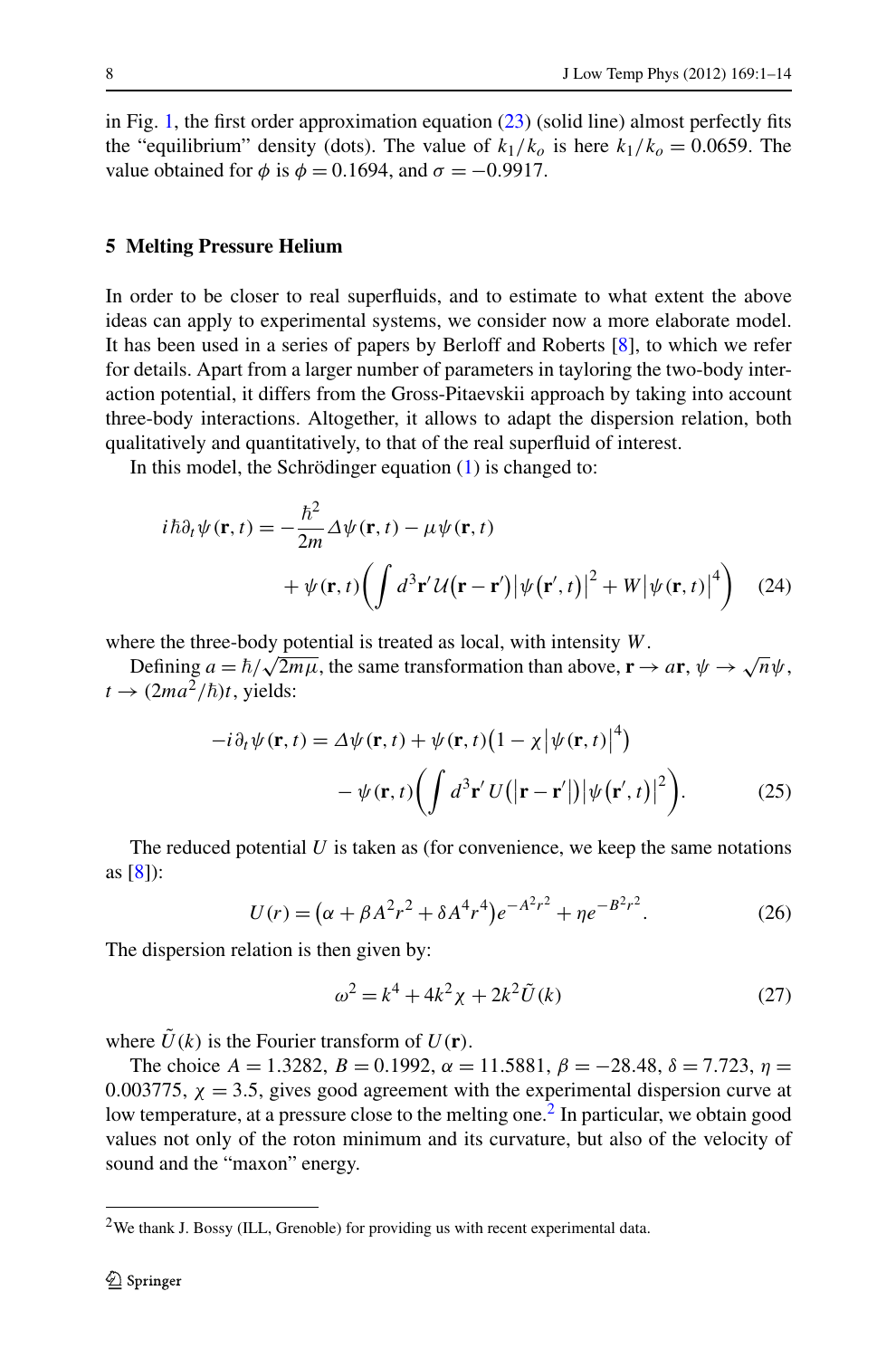<span id="page-8-1"></span>

<span id="page-8-0"></span>Similar numerical investigations of the density profile near a vortex as the ones done for the Pomeau-Rica case (Eq. ([22\)](#page-5-2)) can be performed. In this case, the RHS of Eq. ([22\)](#page-5-2) can be analytically computed using Bessel functions (see Ref. [[8\]](#page-12-6) for details). The comparison between the "equilibrium" density and our first order approximation Eq. [\(20](#page-5-1)) is shown in Fig. [2](#page-8-1) (while agreement between excitation spectra is shown in Fig. [3](#page-9-0)). Again, the agreement is very good, the discrepancy being visible only close to the second minimum. The value of  $k_1/k_0$  is here 0.1144. However, the value of  $\phi$ is  $\phi = -0.99$ . Correspondingly, the hollow core of the vortex, that is the radius on which the density is nearly zero, is much wider with this model than with the Pomeau-Rica one. This quantitative phase-shift can be explained using a perturbation potential  $\tilde{v}$  that is close to 0 around  $k_o$ .

#### **6 Comparison to Variational Calculations**

Up to now, we compared our linear approximation to Gross-Pitaevskii approaches. The structure of a vortex has also been studied *via* variational calculation approaches using appropriate trial wave functions [[10\]](#page-12-8). These calculations can be considered as numerical experiments on well controled fluids. In such a case, the authors have difficult access to the dynamical properties of their fluid model [\[16\]](#page-13-1). It is then interesting to test both if the shape of the density structure is compatible with our predictions, and if the so extracted characteristics of the roton minimum match well the experimental measurements on the simulated state of the fluid.

<span id="page-8-2"></span>In Fig. [4,](#page-9-1) we compare the results of reference  $[10]$  $[10]$ , corresponding to <sup>4</sup>He close to the melting pressure, to our formula for density variations close to a vortex line. The parameters are  $k_0 = 2.07 \times 10^{10} \text{ m}^{-1}$ , and  $k_1/k_0 = 0.12$ , slightly different from those of the Roberts model treated above. However, the fit of the experimental<sup>[3](#page-8-2)</sup> roton minimum with the formula:

$$
\omega(k)^2 = c^2 (k_1^2 + (k - k_o)^2)
$$
 (28)

<sup>&</sup>lt;sup>3</sup>See footnote [2.](#page-7-3)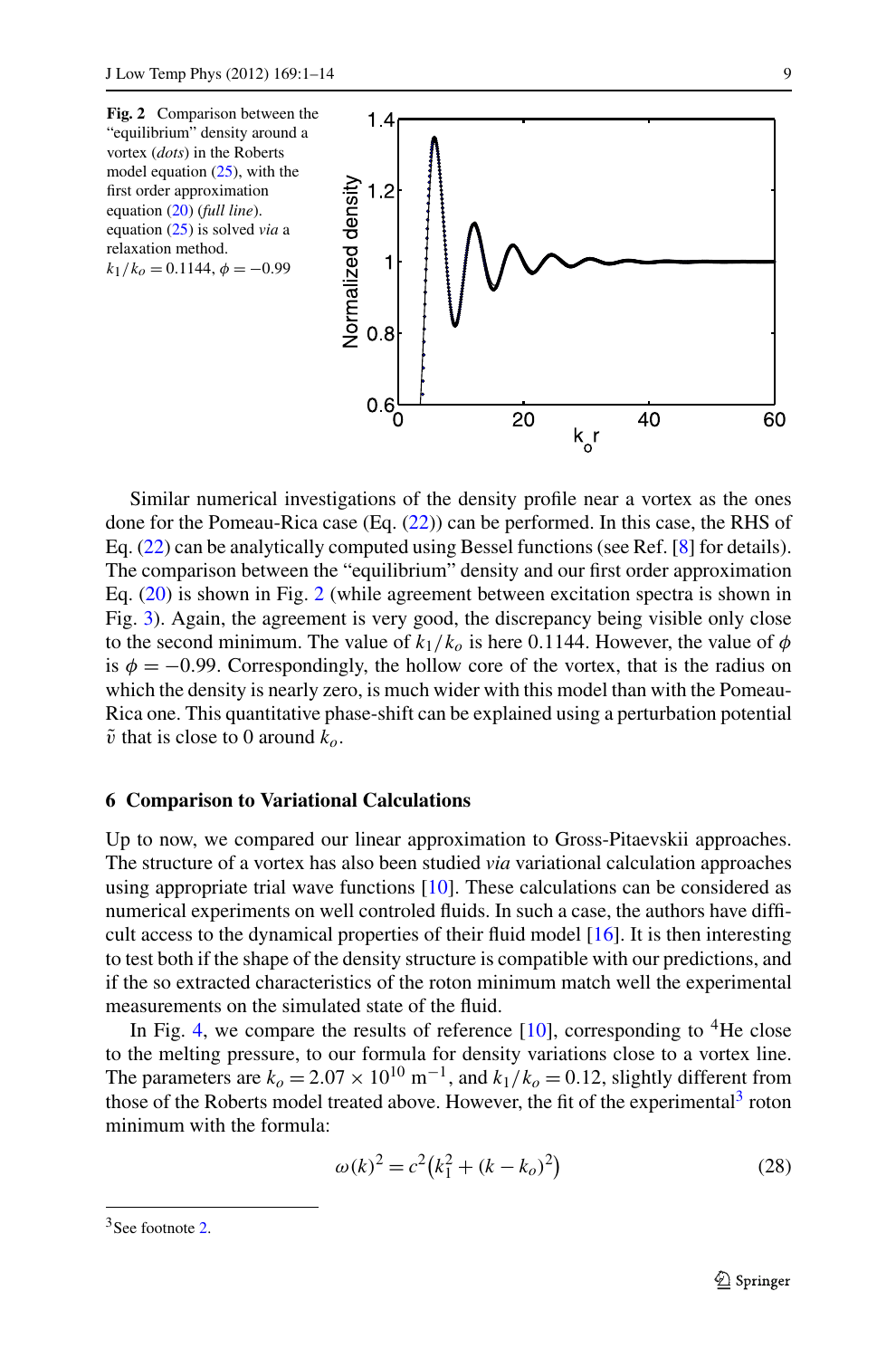<span id="page-9-1"></span><span id="page-9-0"></span>

where  $c$  is here adjusted, is at least as good as with the Roberts' formula (see Fig. [3](#page-9-0), dashed line). Several informations can be drawn from the above results.

- First, the excitation energies corresponding to the trial wave function used in reference [\[10](#page-12-8)] present a roton minimum whose wavelength and mass closely correspond to the experimental ones. This is a very good test of the pertinence of this wavefunction, which is difficult to obtain by other ways [[16\]](#page-13-1).
- The phase shift is small  $\phi = 0.0186$ . It is much smaller than obtained from a Roberts' model, even with a small three body term ( $\phi = 0.6650$ ).
- The amplitude of the density oscillations is smaller than with the corresponding Roberts' model.

Let us comment on the last two remarks. The wave function of reference [\[10](#page-12-8)] has the peculiarity to give a finite value for the density on the vortex line, thus distributing the vorticity on a finite radius. No Gross-Pitaevskii model can do that. On the oppo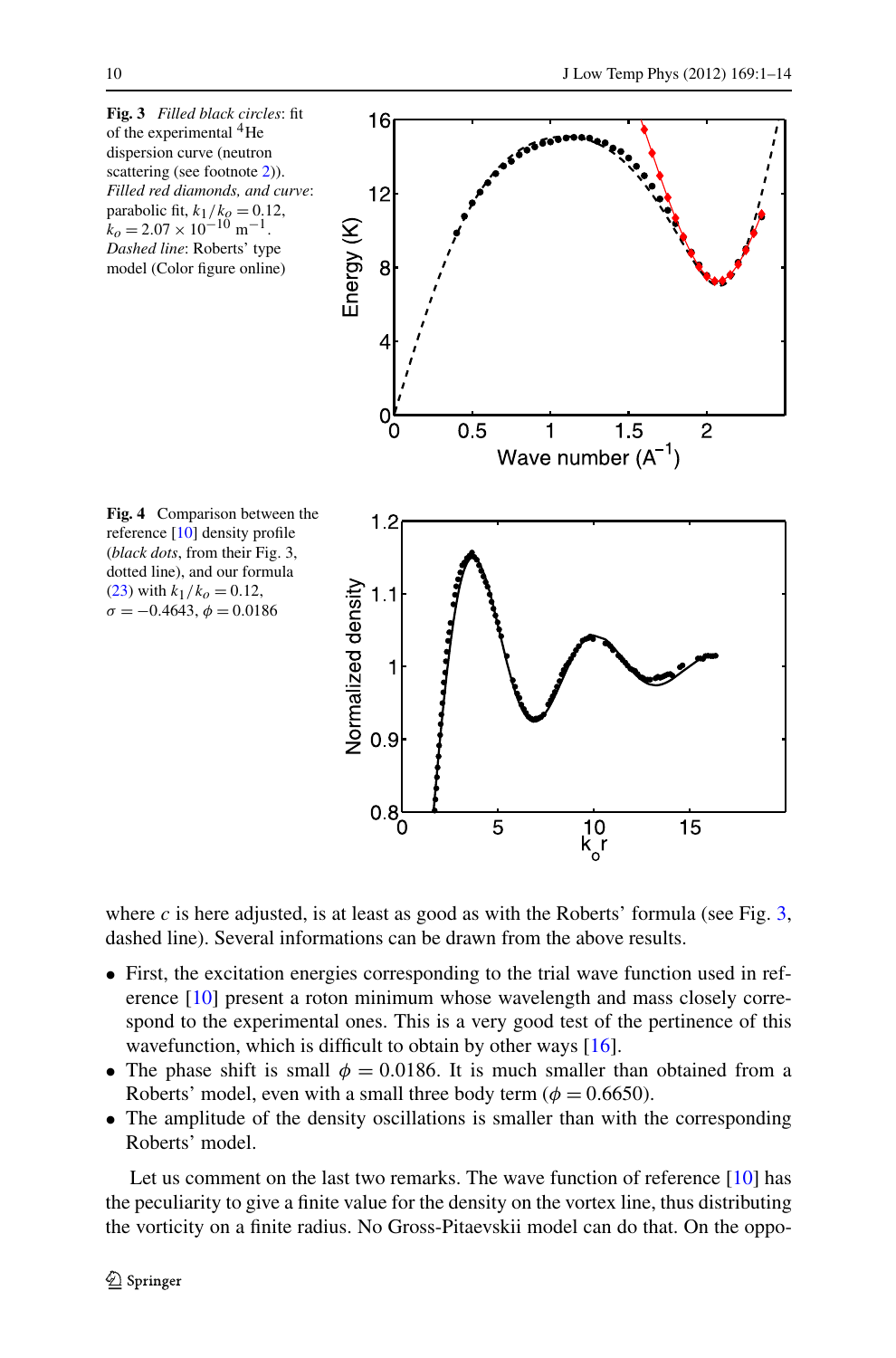site, the Roberts type model tends to enlarge the hollow zone around the vortex line, especially the three body term. It naturally shifts the oscillations outside, increasing *φ*. It probably also enhances the perturbation induced by the vortex, and thus the amplitude of the oscillations.

This certainly raises a doubt about the utility of Gross-Pitaevskii approaches. As we have seen, the general shape of the oscillations, i.e. their pseudo-period and their amplitude decrease, is completely determined by the characteristics of the roton minimum. All the remaining physics reflects in the amplitude and the phase of these oscillations. Unfortunately, the Gross-Pitaevskii models give model dependent results, even if they reproduce the whole dispersion curve. We thus cannot trust the amplitude and phase predicted with these models.

<span id="page-10-0"></span>However, it is interesting to look at the dependence of the amplitude *versus k*1*/ko*, i.e. the non dimensional roton gap. In reference [\[10\]](#page-12-8) the density profile around a vortex line has also been studied for low pressure <sup>4</sup>He, where  $k_1/k_0 \simeq 0.16$ . The obtained amplitude of the first peak is very close to the high pressure case (not shown). This almost insensitivity of the amplitude to the roton gap appears also with the simplest non local Gross-Pitaevskii model, the Pomeau-Rica one, except may be very close to the zero gap, where the amplitude seems to fall rapidly (however, the time necessary to reach the equilibrium shape diverges in this limit). This agreement between the two very different approaches gives us confidence in the near insensitivity of the amplitude with the roton gap, which will be important in the next section.

#### **7 Energy Considerations**

Even within our linear approximation of the density deformations, it is possible to have a look at their contribution to the vortex energy. It comes from the fact that, in a free propagating linear excitation, the kinetic energy and the potential deformation energy are equal in average (this deformation energy not only comes from the two body interaction potential between atoms, but also from the real part of the wavefunction gradient, the imaginary part giving the kinetic energy). Furthermore, mass conservation allows to relate the deformation amplitude of this excitation to the longitudinal velocity (i.e. *u(k)* the component along **k** of the Fourier transform of velocity):

$$
\partial_t \rho + \partial_j \rho u_j = 0 \Longrightarrow -\omega(k) \frac{\delta \tilde{\rho}}{\rho_o}(k) + ku(k) = 0.
$$
 (29)

Thus the contribution of a wave vector **k** to the deformation energy is:

$$
e(k) = \frac{\rho_o}{2} \frac{\omega(k)^2}{k^2} \left[ \frac{\tilde{\delta \rho}}{\rho_o}(k) \right]^2,
$$
\n(30)

and the total contribution of the oscillations to the energy per unit length of the vortex is then:

$$
\epsilon = \frac{1}{(2\pi)^3} \int e(k) d^3 \mathbf{k}.
$$
 (31)

<span id="page-10-1"></span> $\mathcal{D}$  Springer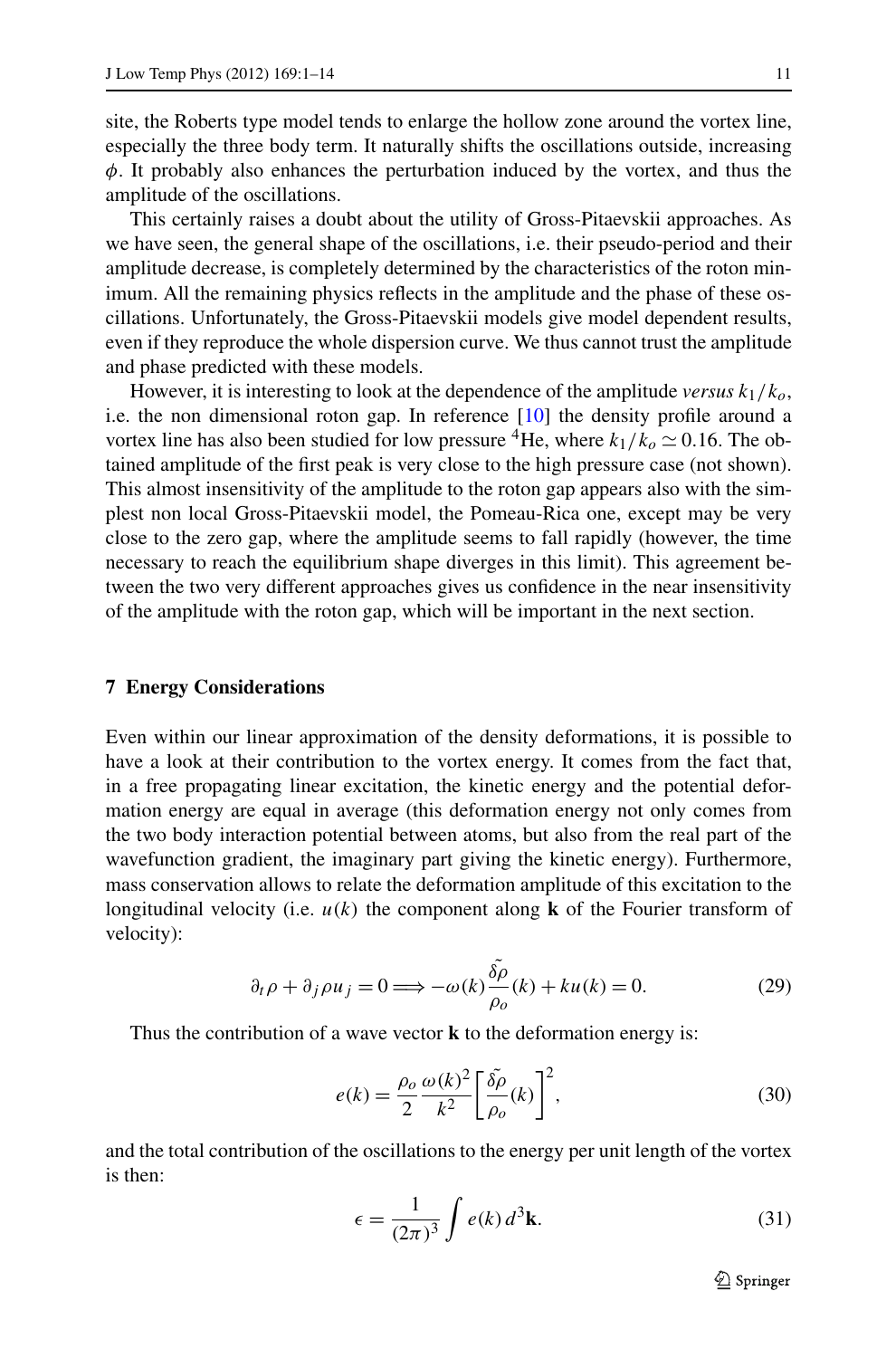We are interested here in quantifying the energy induced by the oscillations as given by the simplified form of the perturbation Eq. ([17\)](#page-4-3). In particular, we are not taking into account the energy deformation induced by the vortex core, this can be done by other means  $[14]$  $[14]$ . In this spirit, we restrict the domain of integration in Eq.  $(31)$  $(31)$ to a neighborhood of the roton gap  $k_0$ . As we saw, this approximation is consistent when the roton gap is deep, i.e. when  $k_1 = \Omega/c \ll k_0$  (see Eqs. ([20\)](#page-5-1) and ([21\)](#page-5-3)). For example, the integration domain can be restricted to  $k_0 \pm nk_1$ , with *n* an integer such that  $nk_1 \ll k_0$ , and we get, using the approximated form of  $\frac{\delta \rho}{\rho_o}(k)$  (Eq. [\(17](#page-4-3)))

<span id="page-11-0"></span>
$$
\epsilon \approx \frac{1}{4\pi} \frac{\rho_o}{\Omega^2} \int_{k_0 - nk_1}^{k_0 + nk_1} \frac{dk_\perp}{k_\perp} \frac{[\tilde{v}(k_o) + \tilde{v}'(k_o)(k_\perp - k_o)]^2}{1 + \left(\frac{k_\perp - k_0}{k_1}\right)^2}.
$$
 (32)

In the integrand of the former integral  $(Eq. (32))$  $(Eq. (32))$  $(Eq. (32))$ , the numerator can be expanded and gives three terms, two of them being proportional to  $(k_{\perp} - k_o)$  and  $(k_{\perp} - k_o)^2$ . Their contribution to the energy (Eq. ([32\)](#page-11-0)) are of the order of  $n(k_1/k_0)^3$  and, henceforth, will be neglected. It also shows that, in the limit of vanishing roton gap  $k_1/k_0 \rightarrow 0$ , the phase-shift  $\phi$ <sup>o</sup> contributes with a negligible factor to the energy. The remaining leading term, proportional to  $\tilde{v}(k_0)^2 \approx \gamma^2$ ,  $\gamma^2$  being itself proportional to  $\sigma^2$  (see Eq. [\(21](#page-5-3))), can be shown to be of the order of  $(k_1/k_0)$  and independent on *n*. We finally get for the deformation energy

<span id="page-11-1"></span>
$$
\epsilon \approx \frac{\pi \rho_o c^2 \sigma^2 k_1}{2k_o^3}.
$$
\n(33)

Looking at the expression of  $\epsilon$  (Eq. ([33\)](#page-11-1)), we see that it contains  $k_1$  at the numerator. Let us remark that we checked numerically on the Pomeau-Rica model that the amplitude  $\sigma^2$  does not diverge when the parameter  $\Lambda$  tends to the spinodal value  $Λ<sub>s</sub> \approx 43.43$  (data not shown). It means that, while the range of the oscillations increase when  $k_1$  goes to zero, at the same time their total energy goes to zero. It is understandable: this is because their energy goes to zero that their range can increase. On the one hand, it suggests that these oscillations poorly contribute to the total energy per unit length of the vortex, which should be dominated by the kinetic energy. On the other hand, if fully attributed to the kinetic energy, the above decrease of the oscillations energy will be interpreted as an increase of the hollow core radius.

This paradox was underlined in [[10\]](#page-12-8). Indeed, ([33\)](#page-11-1), applied to liquid helium at the freezing pressure, gives a deformation energy of 0.0176 K/Å, i.e. within the error bar of the vortex energy (1.90(3) K/Å [\[10](#page-12-8)]). A precise determination of this deformation energy would give an estimate of the roton gap, thus completing all the informations on the roton dispersion curve.

#### **8 Discussion and Conclusion**

We have shown that the density profile of the superfluid close to a singularity is expected to be universal when the roton gap  $\hbar\Omega$  is small. We have derived an explicit form of this behavior (Eq. ([20\)](#page-5-1)) valid as well for real superfluids as for Gross-Pitaevskii models. We have emphasized that only the additional phase-shift  $\phi_o$  and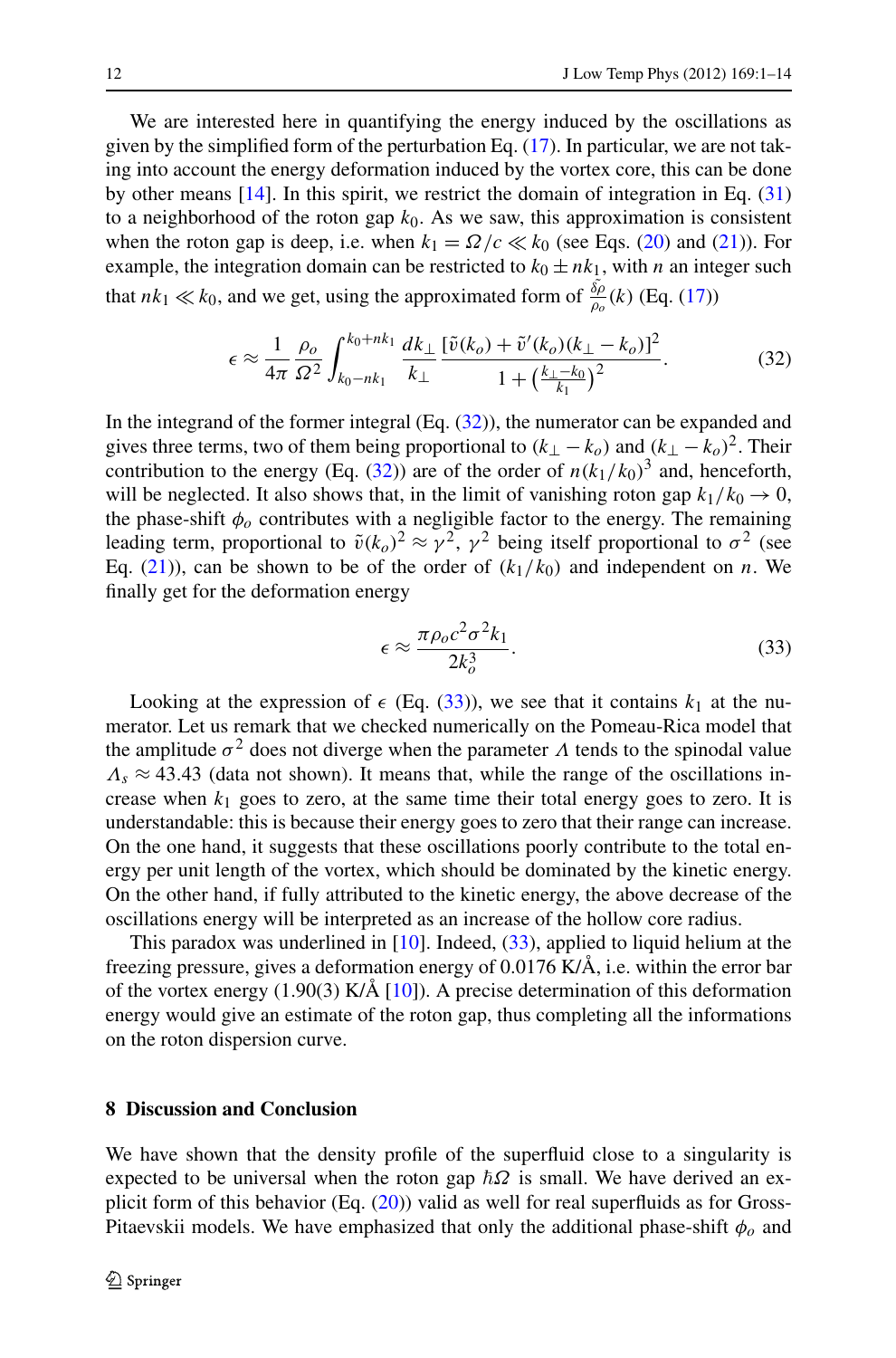the overall amplitude  $\sigma$  depend on the precise shape of the model. The linear prediction compares as well with numerical simulation of the ground state of the Pomeau-Rica and Berloff-Roberts models, as with first principle calculations in presence of a vortex. However, while in the first case, the order parameter is concerned in a Gross-Pitaevskii approach, in the second case, the oscillations directly concern the fluid density.

This agreement allows to use the oscillations in a reciprocal way, and to deduce some characteristics of the roton minimum from their shape. This is particularly useful with the first principle calculations where a direct "measurement" of the dynamic properties of the obtained ground state is very difficult [\[16](#page-13-1)]. The roton wave number, and the width of the roton minimum can be deduced from the wavelength and the decrement of density oscillations close to a singularity. Even the roton gap could be deduced from a precise determination of the energy of these oscillations.

As for the vortex, the energy of the corresponding density oscillations is negligible compared to the kinetic energy associated with the fluid circulation around it. As a consequence, the vortex dynamics is unaffected by these density oscillations as far as the curvature of the vortex is smaller than  $k_1$ . In particular, small amplitude Kelvin waves should be unaffected [[17\]](#page-13-2). However, large amplitude Kelvin waves, with wavelength smaller than  $1/k_1$  will be affected. This point goes out of the scope of this paper.

While we focused on <sup>4</sup>He close to the freezing pressure, our conclusions can be extended to other examples. Metastable overpressurized Helium has already been obtained within nanopores [[18\]](#page-13-3), or transiently, with acoustic oscillations [[19\]](#page-13-4). Many attempts aimed at obtaining metastable superfluid molecular hydrogen [[20\]](#page-13-5), and estimations give good hope for a next future [[21](#page-13-6)]. Finally, even cold atomic gases seem able to sustain roton like excitations [[22\]](#page-13-7). In all these cases, the dynamic properties of rotons can be precisely deduced from static measurements.

<span id="page-12-4"></span><span id="page-12-3"></span><span id="page-12-2"></span><span id="page-12-1"></span><span id="page-12-0"></span>**Acknowledgements** Thanks are due to J. Bossy for an interesting discussion and for providing us with unpublished data, and to D. Galli and L. Reatto for additional data and discussions. This work has been supported by the Agence Nationale pour la Recherche, under the contract ANR-09-BLAN-0094-01.

## <span id="page-12-12"></span><span id="page-12-8"></span><span id="page-12-7"></span><span id="page-12-6"></span><span id="page-12-5"></span>**References**

- <span id="page-12-9"></span>1. L.D. Landau, J. Phys. USSR **11**, 91 (1947)
- 2. L.D. Landau, Phys. Rev. **75**, 884 (1949)
- <span id="page-12-10"></span>3. E. Andronikashvili, Zh. Esksp. Theor. Fiz. **16**, 780 (1946)
- <span id="page-12-11"></span>4. E. Andronikashvili, Zh. Esksp. Theor. Fiz. **18**, 424 (1948)
- <span id="page-12-13"></span>5. R.P. Feynman, Phys. Rev. **94**, 262 (1954)
- 6. F. Dalfovo, Phys. Rev. B **46**, 5482 (1992)
- 7. Y. Pomeau, S. Rica, Phys. Rev. Lett. **71**, 247 (1993)
- 8. N.G. Berloff, P.H. Roberts, J. Phys. A **32**, 5611 (1999)
- 9. T. Regge, J. Low Temp. Phys. **9**, 123 (1972)
- 10. M. Sadd, G.V. Chester, L. Reatto, Phys. Rev. Lett. **79**, 2490 (1997)
- 11. C.F. Barenghi, R.J. Donnelly, W.F. Vinen (eds.), *Quantized Vortex Dynamics and Superfluid Turbulence* (Springer, Berlin, 2001)
- 12. W.F. Vinen, J.J. Niemela, J. Low Temp. Phys. **128**, 167 (2002)
- 13. J. Koplik, H. Levine, Phys. Rev. Lett. **71**, 1375 (1993)
- 14. L. Pitaevskii, S. Stringari, *Bose-Einstein condensation* (Oxford University Press, Oxford, 2003)